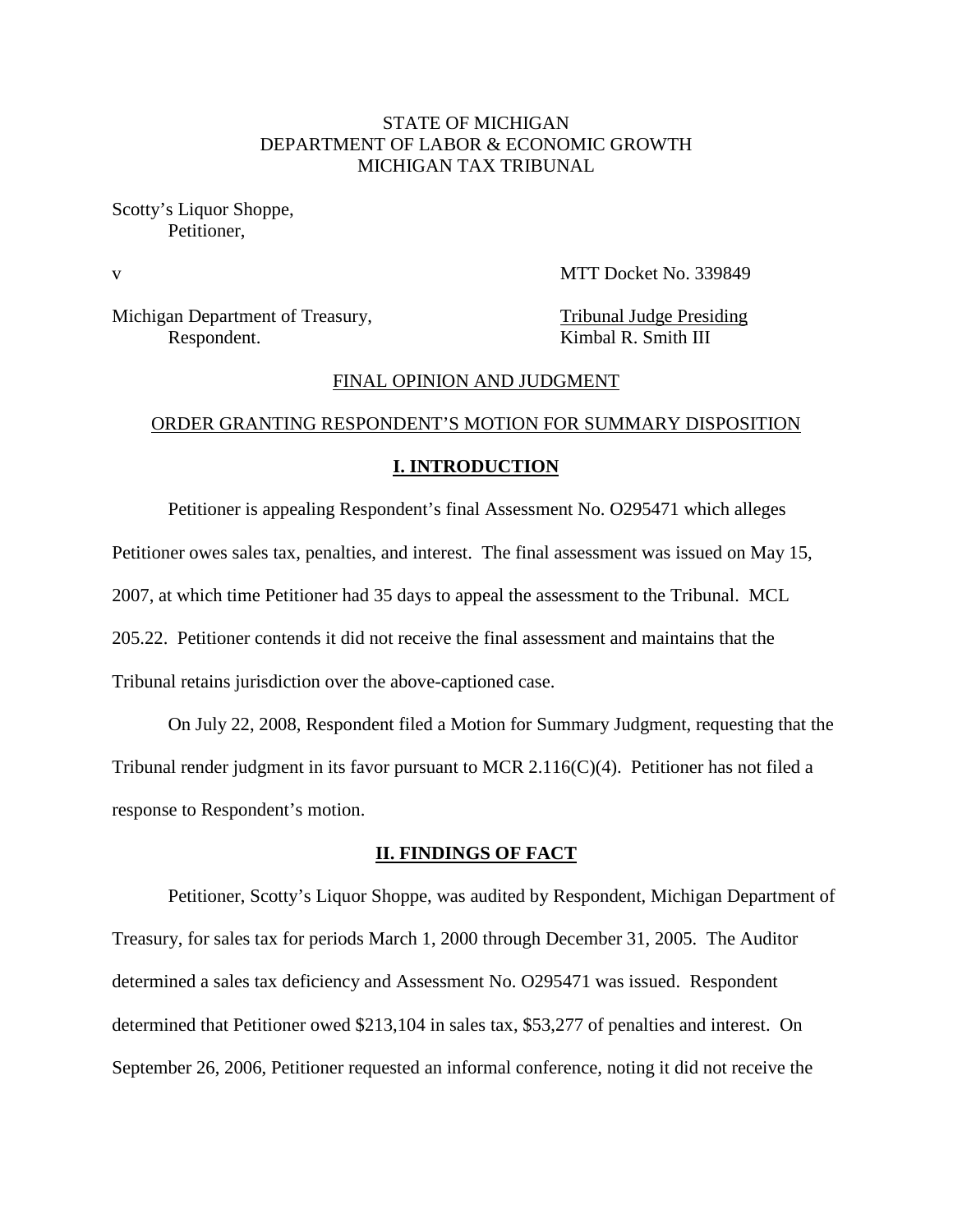Letter of Intent to Assess, and provided Respondent with its new mailing address. Petitioner did not appear at the informal conference and the Decision and Order of Determination determined that the Informal Conference Recommendation was supported by authority and ordered that the Intent to Assess O29547 "shall be assessed as originally determined."

### **III. RESPONDENT'S CONTENTIONS**

In support of its Motion, Respondent contends that ". . . [t]he Tribunal lacks subject matter jurisdiction over an untimely appeal." Respondent cites MCL 205.22(1); a taxpayer may appeal an assessment to the Tribunal within 30 days after the assessment. Respondent argues that the final assessment was issued on May 17, 2007 and Petitioner did not file any document protesting the assessment with the Tribunal until July 23, 2007. Respondent contends "[t]his is clearly outside the 35-day appeal period provided in MCL 205.22." Respondent cites *Kelser v Dep't of Treasury*, 167 Mich App 18; 421 NW2d 558 (1998) and *Curis Big Boy Inc v Dep't of Treasury* 206 Mich App 139; 520 NW2d 369 (1994). Respondent contends that these cases uphold the restrictions set forth in MCL 205.22 and held that the Tribunal lacks jurisdiction over appeals that were not timely filed.

Respondent further contends that mailing the final assessment by certified mail to the last known address provided Petitioner with sufficient notice. Respondent cited *Altman Management Company v Department of Treasury* for its conclusion that if a notice is sent to a Petitioner's last known address it constitutes proper notice.

## **IV. APPLICABLE LAW**

Respondent moves for summary disposition pursuant to MCR 2.116( $C$ )(4). This statute states that a Motion for Summary Disposition is appropriate where the "...court lacks jurisdiction of the subject matter." MCR 2.116(C)(4). When presented with a motion for summary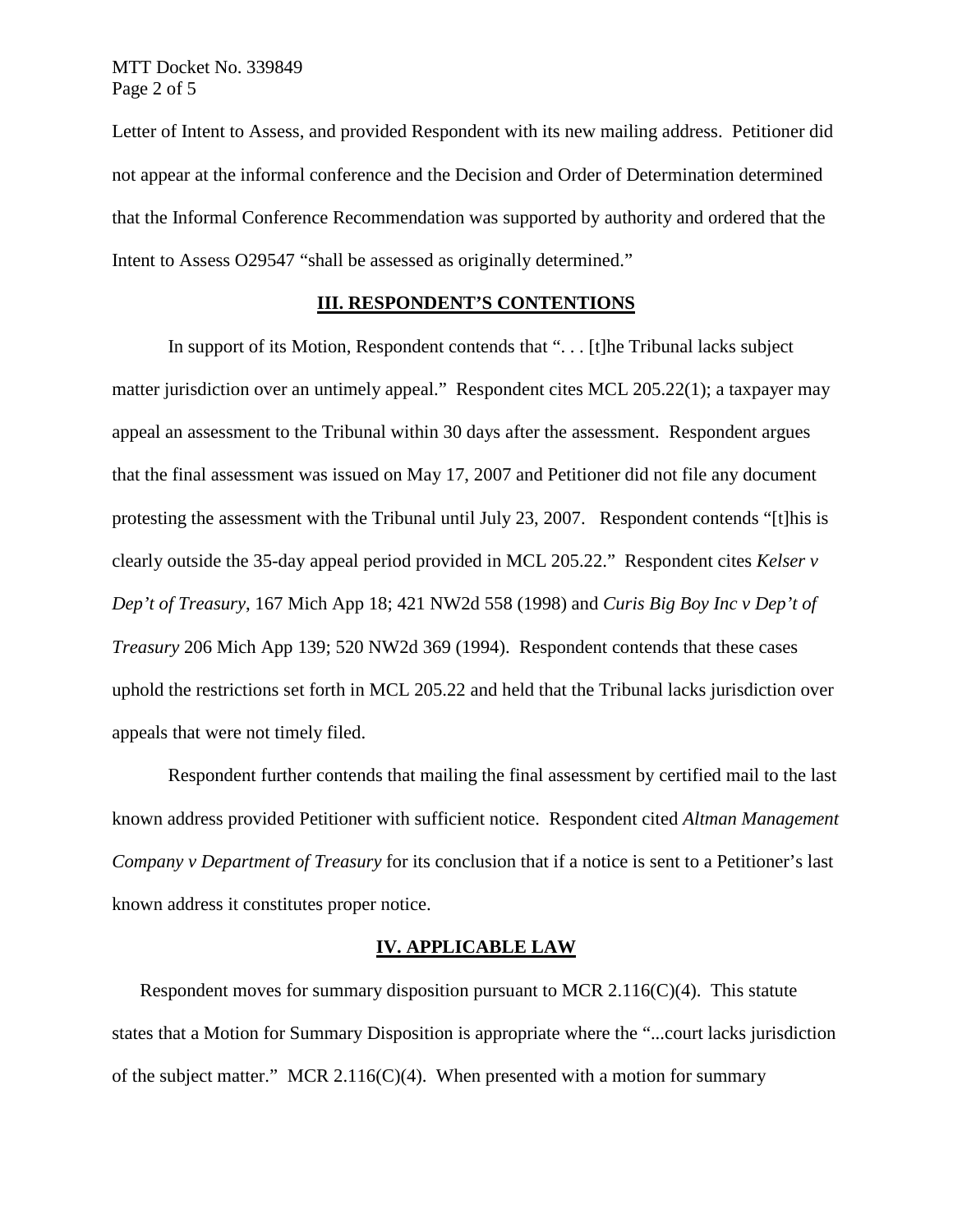disposition pursuant to MCR 2.116(C)(4), the Tribunal must consider any and all affidavits,

pleadings, depositions, admissions, and documentary evidence submitted by the parties. MCR

 $2.116(G)(5)$ . In addition, the evidence offered in support of or in opposition to a party's motion

will only be considered to the extent that the content or substance would be admissible as

evidence to establish or deny the grounds stated in the motion. MCR 2.116(G)(6). A motion for

summary disposition pursuant to MCR 2.116(C)(4) is appropriate where the plaintiff has failed

to exhaust administrative remedies. *Citizens for Common Sense in Government v Attorney* 

*General*, 243 Mich App 43; 620 NW2d 546 (2000). Furthermore:

A motion under MCR 2.116(C)(4), alleging that the court lacks subject matter jurisdiction, raises an issue of law. The issue of subject matter jurisdiction may be raised at any time, even for the first time on appeal. *McCleese v Todd*, 232 Mich App 623, 627; 591 NW2d 375 (1998) ("Lack of subject matter jurisdiction may be raised at any time."); *Phinney v Perlmutter*, 222 Mich App 513, 521; 564 NW2d 532 (1997) ("Although the jurisdictional issue here was never resolved by the trial court, a challenge to subject-matter jurisdiction may be raised at any time, even for the first time on appeal."). When a court lacks jurisdiction over the subject matter, any action it takes, other than to dismiss the case, is absolutely void. *McCleese*, 232 Mich App at 628; 591 NW2d at 377. The trial court's determination will be reviewed de novo by the appellate court to determine whether the pleadings demonstrate that the defendant was entitled to judgment as a matter of law, or whether affidavits and other proofs show that there was no genuine issue of material fact. *See Cork v Applebee's of Michigan*, *Inc*, 239 Mich App 311; 608 NW2d 62 (2000) ("When reviewing a motion for summary disposition under MCR 2.116(C)(4), we must determine whether the pleadings demonstrate that the defendant was entitled to judgment as a matter of law or whether the affidavits and other proofs show that there was no genuine issue of material fact."); *Walker v Johnson & Johnson Vision Products*, *Inc*, 217 Mich App 705; 552 NW2d 679 (1996); *Faulkner v Flowers*, 206 Mich App 562; 522 NW2d 700 (1994); *Department of Natural Resources v Holloway Construction Co*, 191 Mich App 704, 478 NW2d 677 (1991).

1 Longhofer, Michigan Court Rules Practice § 2116.12, p 246A.

Additionally, pursuant to MCL 205.22(1), "[a] taxpayer aggrieved by an assessment,

decision, or order of the department may appeal the contested portion of the assessment,

decision, or order to the tax tribunal within 35 days. . ."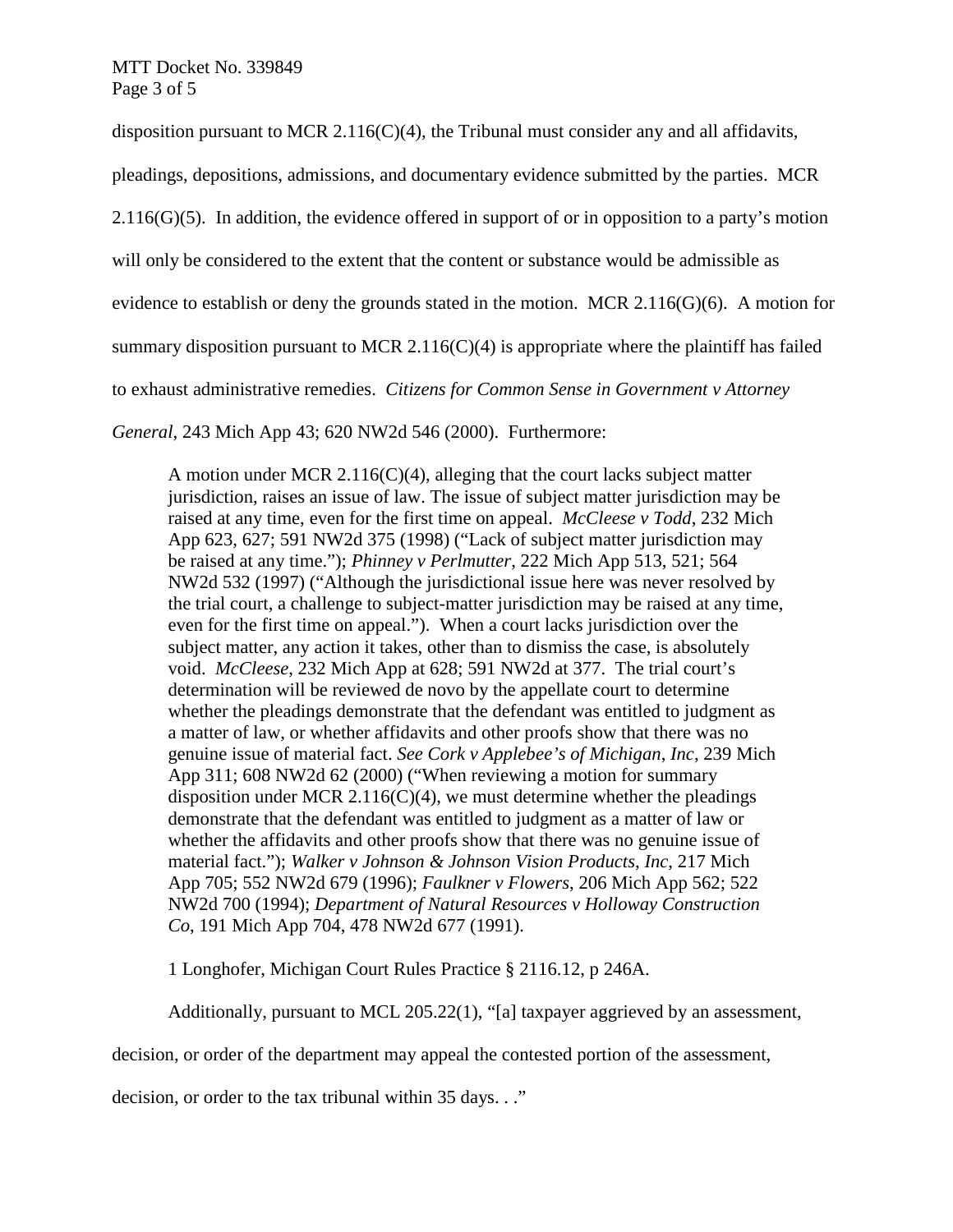# **V. CONCLUSIONS OF LAW**

The Tribunal has carefully considered the motion for summary disposition, under MCR  $2.116(C)(4)$ , and finds that granting this motion is warranted, based on the pleadings and other documentary evidence filed with the Tribunal. Respondent has proven through pleadings and documentary evidence that the Tribunal lacks jurisdiction over the subject matter of this appeal.

The Tribunal finds that Petitioner sent a letter to Respondent, on September 26, 2006, requesting an informal conference regarding Assessment No. O295471. Petitioner provided Respondent with a new mailing address at this time because Petitioner did not receive the original Letter of Intent to Assess. Petitioner also filed a Power of Attorney with Respondent's office citing its new address and the address of its representative.

The Tribunal further finds that Respondent has submitted evidence showing that correspondence sent to Petitioner, subsequent to Petitioner's September 26, 2006 letter, was sent to Petitioner's new address or to Petitioner's representative. Specifically, Respondent sent the notice of informal conference to Petitioner's representative and it was received by Petitioner's representative on February 6, 2007. The Tribunal recognizes that at this point Petitioner's representative withdrew his representation after being unable to communicate with Petitioner. Moreover, Respondent has submitted a copy of its assessment certified mail log for May 10, 2007. This log shows that the final assessment was mailed to the same address Petitioner disclosed in its September 26, 2006 correspondence.

Respondent's reliance on the decision in *Altman Management Company v Department of Treasury* unpublished opinion per curiam of the Court of Appeals, issued April 10, 2001 (Docket No.216912) is appropriate. The Tribunal finds that Petitioner provided Respondent with a new address, which Respondent used for all future correspondence. This was adequate notice to